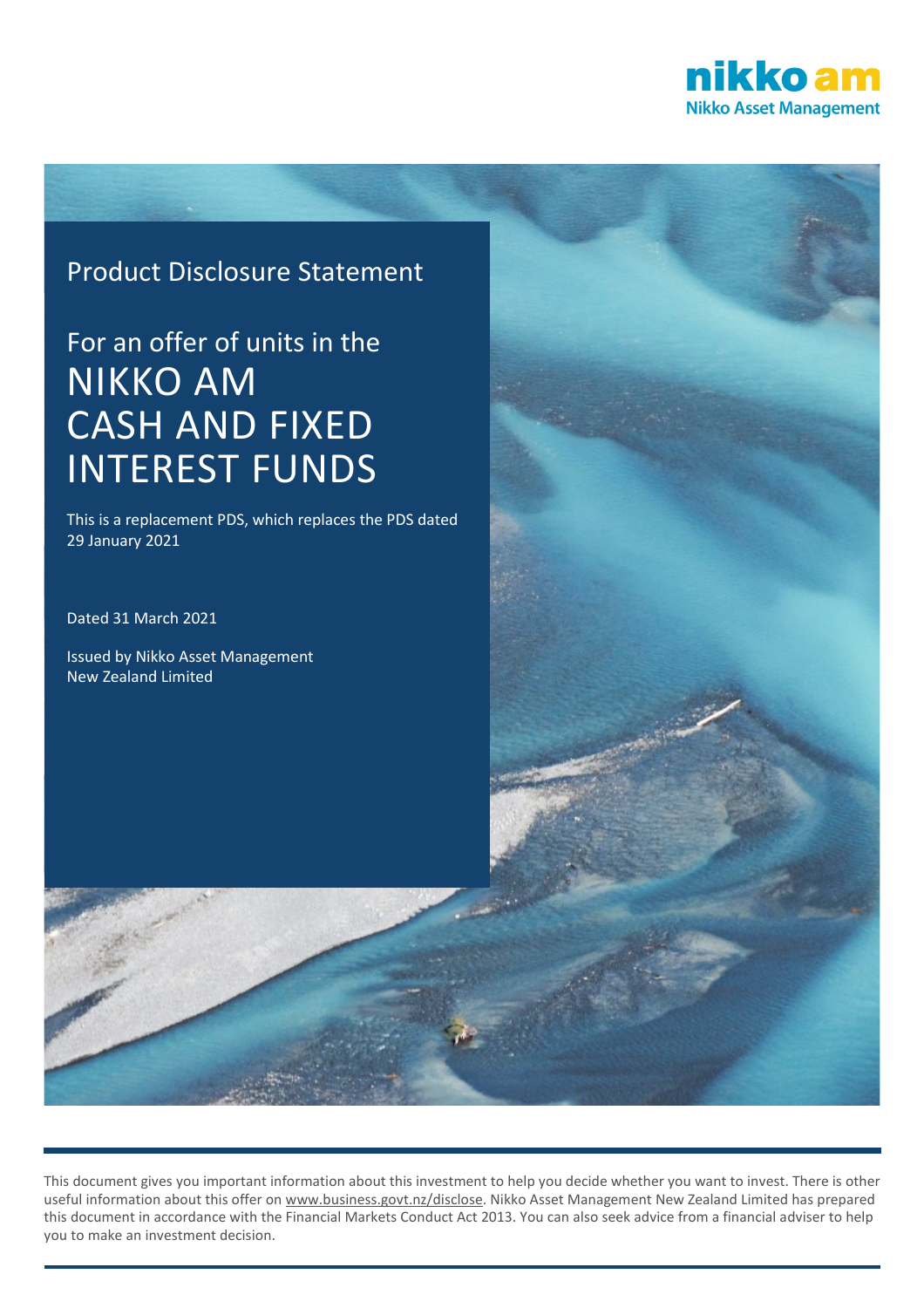# 1. Key information summary

# **What is this?**

This is a managed investment scheme. Your money will be pooled with other investors' money and invested in various investments. Nikko Asset Management New Zealand Limited (**Nikko AM NZ, we, us** or **our**) will invest your money and charge you a fee for its services. The returns you receive are dependent on our investment decisions and the performance of the investments. The value of those investments may go up or down. The types of investments and the fees you will be charged are described in this document.

### **What will your money be invested in?**

There are 5 investment options offered under this Product Disclosure Statement (PDS).

These investment options are summarised below. More information about the investment target and strategy for each investment option is provided at Section 3.

| <b>Fund name</b>                                | <b>Description and investment</b><br>objectives                                                                                                                                                                                                                        | <b>Risk indicator</b>                                                                | Annual fund charges (% p.a.<br>of net asset value (NAV)). All<br>fees and expenses are<br>inclusive of GST where<br>applicable. If you are<br>receiving financial advice,<br>servicing and advice fees<br>may also be applicable <sup>1</sup> | <b>Indicative Buy/Sell Spread</b><br>of each<br>investment/redemption <sup>2</sup> |
|-------------------------------------------------|------------------------------------------------------------------------------------------------------------------------------------------------------------------------------------------------------------------------------------------------------------------------|--------------------------------------------------------------------------------------|-----------------------------------------------------------------------------------------------------------------------------------------------------------------------------------------------------------------------------------------------|------------------------------------------------------------------------------------|
| Nikko AM<br>NZ Cash<br>Fund                     | Aims to outperform the<br><b>Bloomberg NZBond Bank</b><br>Bill Index by 0.20% p.a.<br>over a rolling three year<br>period before fees,<br>expenses and taxes. Aims<br>to provide investors with<br>regular income.<br>Very low level of<br>volatility.                 | Higher risk<br>Lower risk<br>Potentially lower returns<br>Potentially higher returns | 0.30%                                                                                                                                                                                                                                         | 0.00%/0.00%                                                                        |
| Nikko AM<br>NZ Bond<br>Fund                     | Aims to outperform the<br><b>Bloomberg NZBond</b><br>Composite 0+ Year Index<br>by 0.60% p.a. over a<br>rolling three year period<br>before fees, expenses<br>and taxes. Aims to<br>provide investors with<br>regular income.<br>Low to medium level of<br>volatility. | Lower risk<br>Higher risk<br>Potentially lower returns<br>Potentially higher returns | 0.65%                                                                                                                                                                                                                                         | 0.00%/0.00%                                                                        |
| Nikko AM<br>ΝZ<br>Corporate<br><b>Bond Fund</b> | Aims to outperform the<br><b>Bloomberg NZBond</b><br>Credit 0+ Year Index by<br>0.70% p.a. over a rolling<br>three year period before<br>fees, expenses and taxes.<br>Aims to provide investors<br>with regular income.<br>Low to mediumlevel of<br>volatility.        | Higher risk<br>Lower risk<br>Potentially lower returns<br>Potentially higher returns | 0.70%                                                                                                                                                                                                                                         | 0.00%/0.00%                                                                        |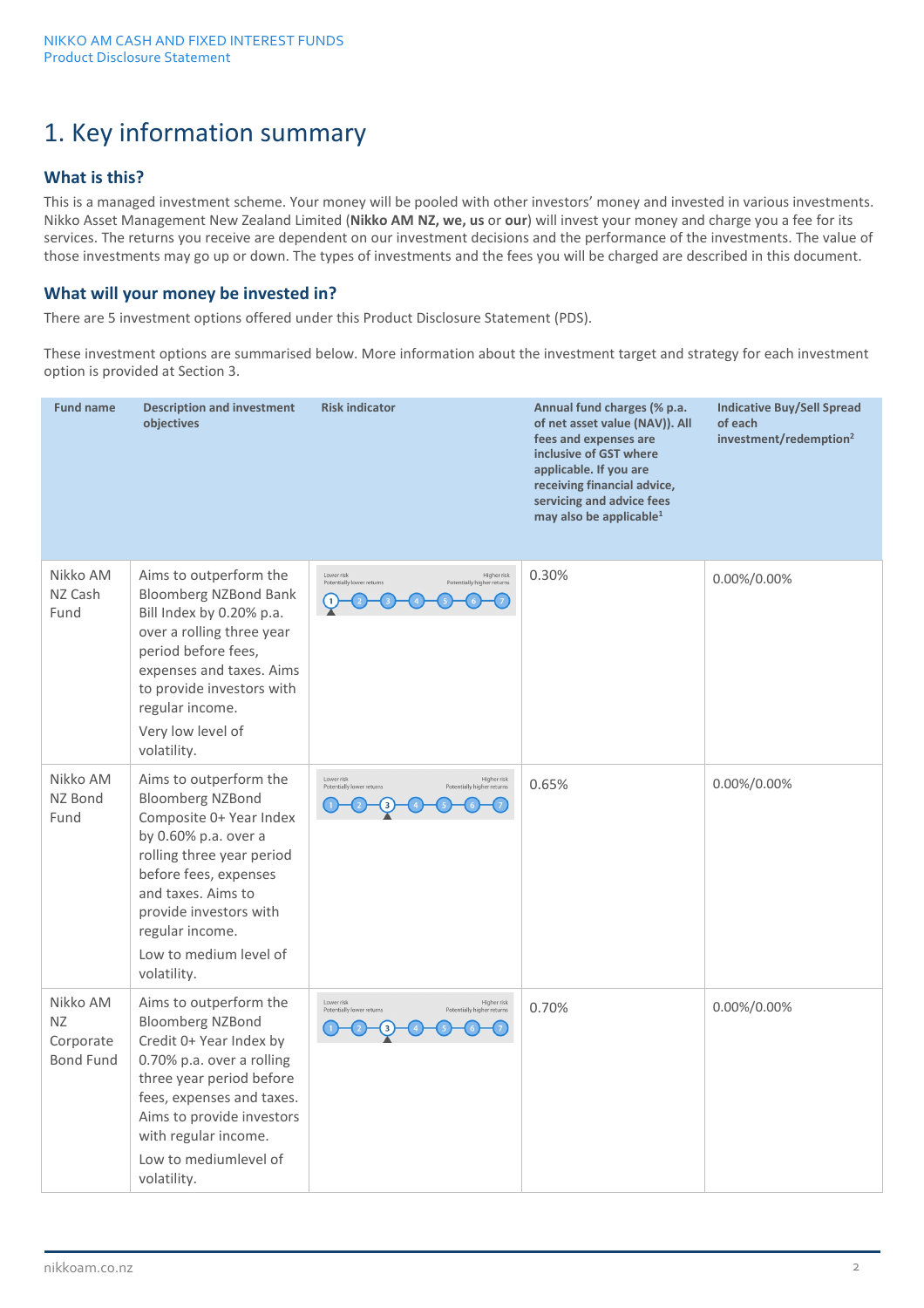| <b>Fund name</b>                | <b>Description and investment</b><br>objectives                                                                                                                                                                                                                                      | <b>Risk indicator</b>                                                                | Annual fund charges (% p.a.<br>of net asset value (NAV)). All<br>fees and expenses are<br>inclusive of GST where<br>applicable. If you are<br>receiving financial advice,<br>servicing and advice fees<br>may also be applicable <sup>1</sup> | <b>Indicative Buy/Sell Spread</b><br>of each<br>investment/redemption <sup>2</sup> |
|---------------------------------|--------------------------------------------------------------------------------------------------------------------------------------------------------------------------------------------------------------------------------------------------------------------------------------|--------------------------------------------------------------------------------------|-----------------------------------------------------------------------------------------------------------------------------------------------------------------------------------------------------------------------------------------------|------------------------------------------------------------------------------------|
| Nikko AM<br>Global<br>Bond Fund | Aims to outperform the<br><b>Barclays Capital Global</b><br>Aggregate Index, hedged<br>to NZD by 1.00% p.a.<br>over a rolling three year<br>period before fees,<br>expenses and taxes. Aims<br>to provide investors with<br>regular income.<br>Low to medium level of<br>volatility. | Lower risk<br>Higher risk<br>Potentially lower returns<br>Potentially higher returns | 0.80%                                                                                                                                                                                                                                         | 0.00%/0.00%                                                                        |

<sup>1</sup>**Servicing and advice fees: (Applies only with your agreement and if you are receiving financial advice)** 

If we have received a letter of instruction from you to deduct an agreed fee payable to your financial adviser, we will deduct that agreed fee as a servicing and advice fee. The amount of the fee can range from 0% - 1.00% per annum (incl. GST). The fee is paid monthly by redemption of units you hold, until you advise us that you no longer wish us to pay that fee.<br><sup>2</sup>These buy/sell spreads are stated as at the date of the PDS and are indicative only. See <https://www.nikkoam.co.nz/invest/buy-sell-spreads>

for current rates.

See Section 4 for an explanation of the risk indicator and for information about other risks that are not included in the risk indicator. To help you clarify your own attitude to risk, you can seek financial advice or work out your risk profile at www.sorted.org.nz/tools/investor-kickstarter.

### **Who manages the Scheme and the Funds?**

The Manager of the Scheme and the funds is Nikko AM NZ. See Section 7 for more information.

### **What are the returns?**

The return on your investment is calculated based on:

- an increase or decrease in the unit price; and
- income distributions made by the Fund.

Any distributable income includes interest receipts and distributions received from the underlying funds into which the funds invest. Distributions may occur quarterly in March, June, September and December. See Section 2 for more information.

### **How can you get your money out?**

Investments in the funds are redeemable. You may at any time request the redemption of some or all of your investment. In some circumstances, we may suspend or defer withdrawals. See Section 2 for more information.

Your investment in the funds can be sold but there is no established market for trading these financial products. This means that you may not be able to find a buyer for your investment.

### **How will your investment be taxed?**

The funds offered under this PDS are Portfolio Investment Entities (PIEs).

The amount of tax you pay in respect of a PIE is based on your prescribed investor rate (PIR). To determine your PIR, go to https://www.ird.govt.nz/roles/portfolio-investment-entities/find-my-prescribed-investor-rate. See Section 6 for more information.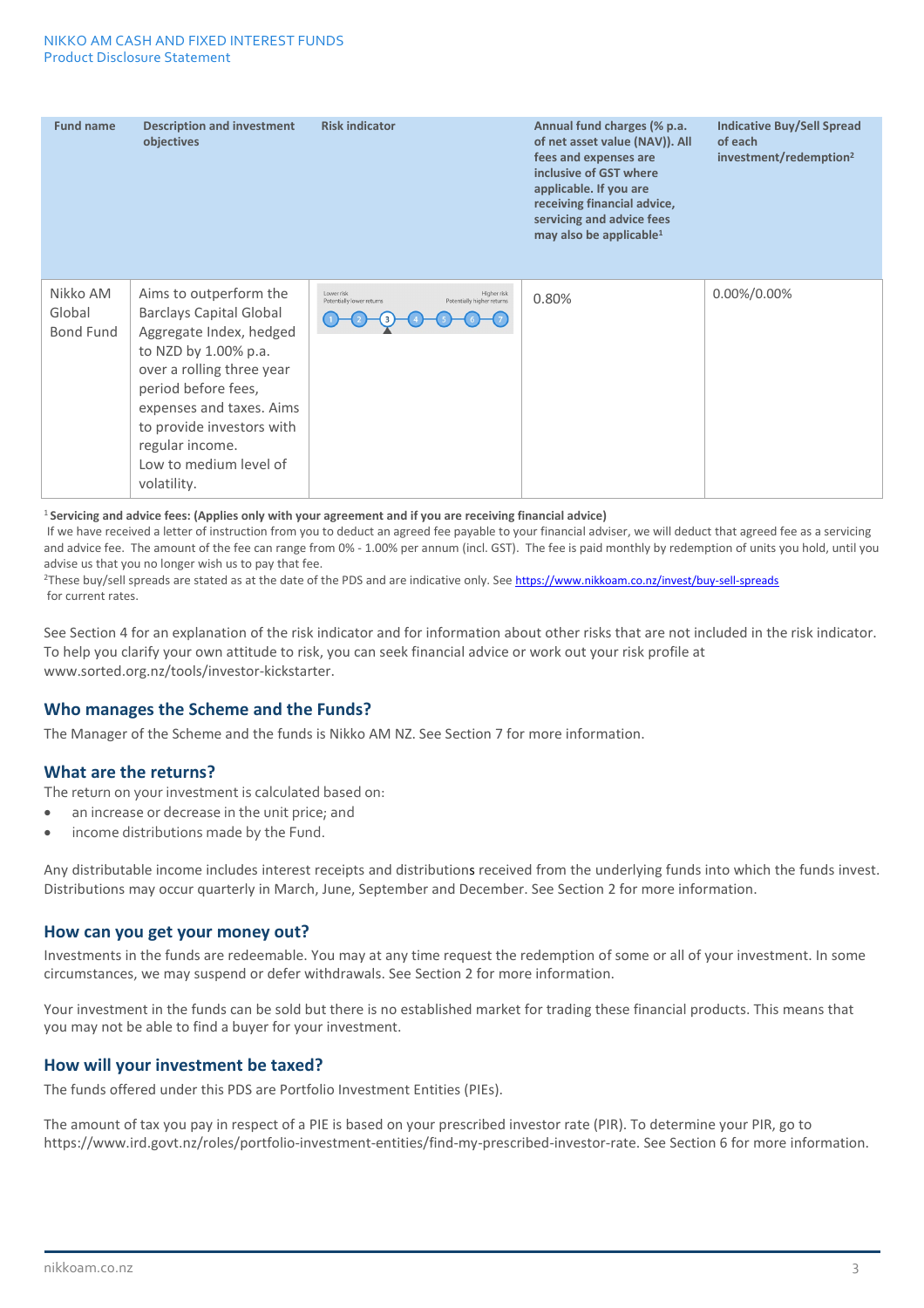### **Where can you find more key information?**

Nikko AM NZ is required to publish quarterly updates for the funds. The updates show the returns and the total fees actually charged to investors during the previous year. The latest fund updates are available at www.nikkoam.co.nz/invest/retail. The Manager will also give you copies of those documents on request.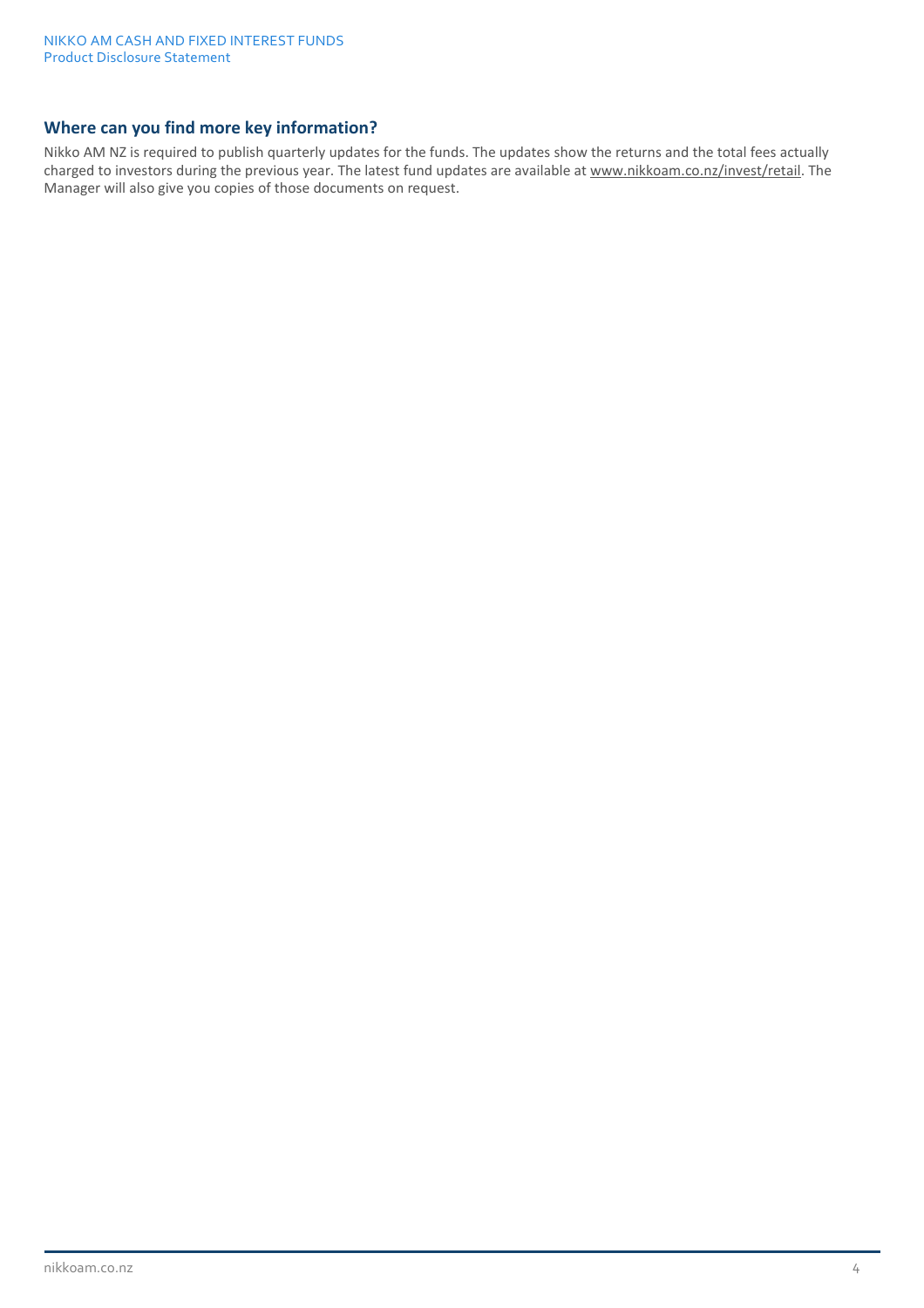# **Contents**

| 9. Where you can find more information 15 |  |
|-------------------------------------------|--|
|                                           |  |

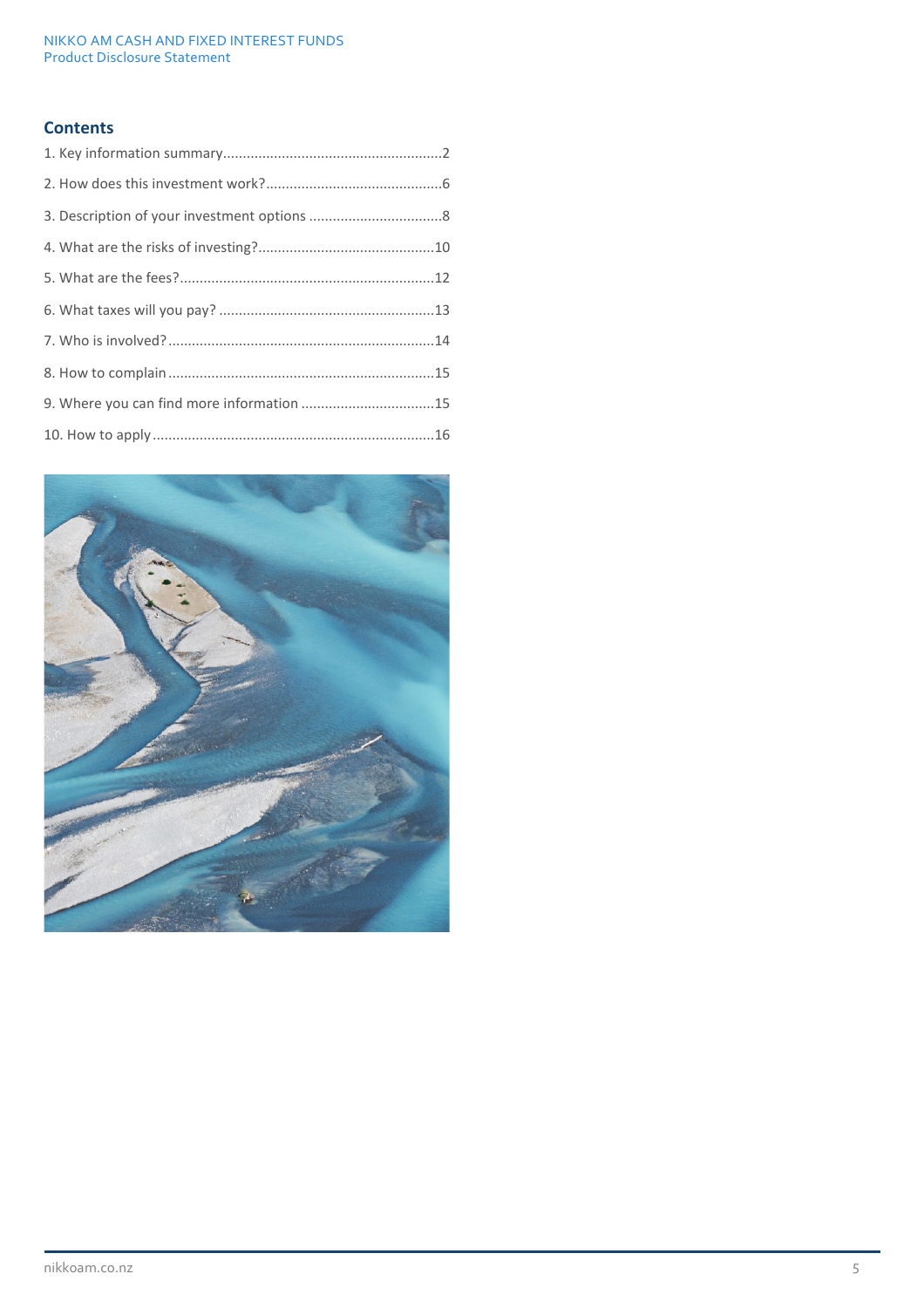# 2. How does this investment work?

This PDS is an offer to purchase units in the Nikko AM Cash and Fixed Interest Funds. Each of the funds is a trust established within the Scheme and governed by the Trust Deed effective 1 July 2016 (the **Trust Deed**).

The money you invest buys units in a fund. When you invest in the fund or funds you choose, your money is held on trust and pooled with the money of other investors in the fund. We use this money to buy assets for the fund on behalf of all investors in the fund. Assets are selected and managed by a professional investment management team in the manner described in Section 3.

The purchase of units gives you the right to the returns from the assets of the fund, but does not give you legal ownership of the fund's assets.

The assets of each fund are not available to be applied to meet the liabilities of any other fund in the Scheme.

Each fund's unit price is usually calculated on each Business Day by dividing the total net value of the fund's assets by the number of units on issue in the fund, rounded to four decimal places.

The funds' assets are valued independently of us by BNP Paribas Fund Services Australasia Pty Limited (the **Administration Manager**). The value of your investment will be impacted by any change in the value of the assets of the fund which is reflected in the unit price of the fund. You can calculate the value of your investment by multiplying the number of units you hold in the fund by the exit price of a unit. The most recent unit prices are available at www.nikkoam.co.nz/invest/retail.

Benefits of investing in the funds include the following:

- your money is managed by our investment professionals; and
- we have access to investment opportunities and markets that may not be accessible to all investors

#### **Distributions**

The funds listed in this PDS distribute to investors. Distributions to investors generally occur quarterly, in March, June, September and December.

A fund's unit price will generally fall immediately following the end of a distribution period reflecting the amount of distribution paid from the fund.

Distribution amounts you receive will depend on the number of units you hold at the end of a distribution period and the amount per unit to be distributed by the fund. Distribution amounts will vary between distribution periods and are not guaranteed. There may be times when a distribution is not made and times when a special distribution is made outside the usual distribution periods.

On application you need to notify us of your choice to either have distributions reinvested in additional units in the fund, or paid out. If you do not notify us of your choice we will automatically reinvest the distributions in additional units.

You may alter your instruction to receive or reinvest distributions by contacting us (please see Section 10, "How to apply" for further information). Requests to change your instructions must be received by us at least five business days prior to the end of a distribution date to be effective for that distribution date.

We may change the distribution frequency or timing but will give notice of any change. The Trust Deed requires us to pay distributions as soon as practicable after calculation but no later than two months after the calculation date.

### **Making investments**

To invest in the funds, contact us for an application form.

Please see Section 10 "How to apply" for more information or contact us a[t NZenquiries@nikkoam.com.](mailto:NZenquiries@nikkoam.com)

The minimum initial investment in the funds is \$250. The minimum investment amount is subject to change. Further investments must be at least \$20. Further investments can be made by lump sum or regular investments.

We may accept or refuse any application either in whole or part and we are not required to give any reason or ground for such refusal.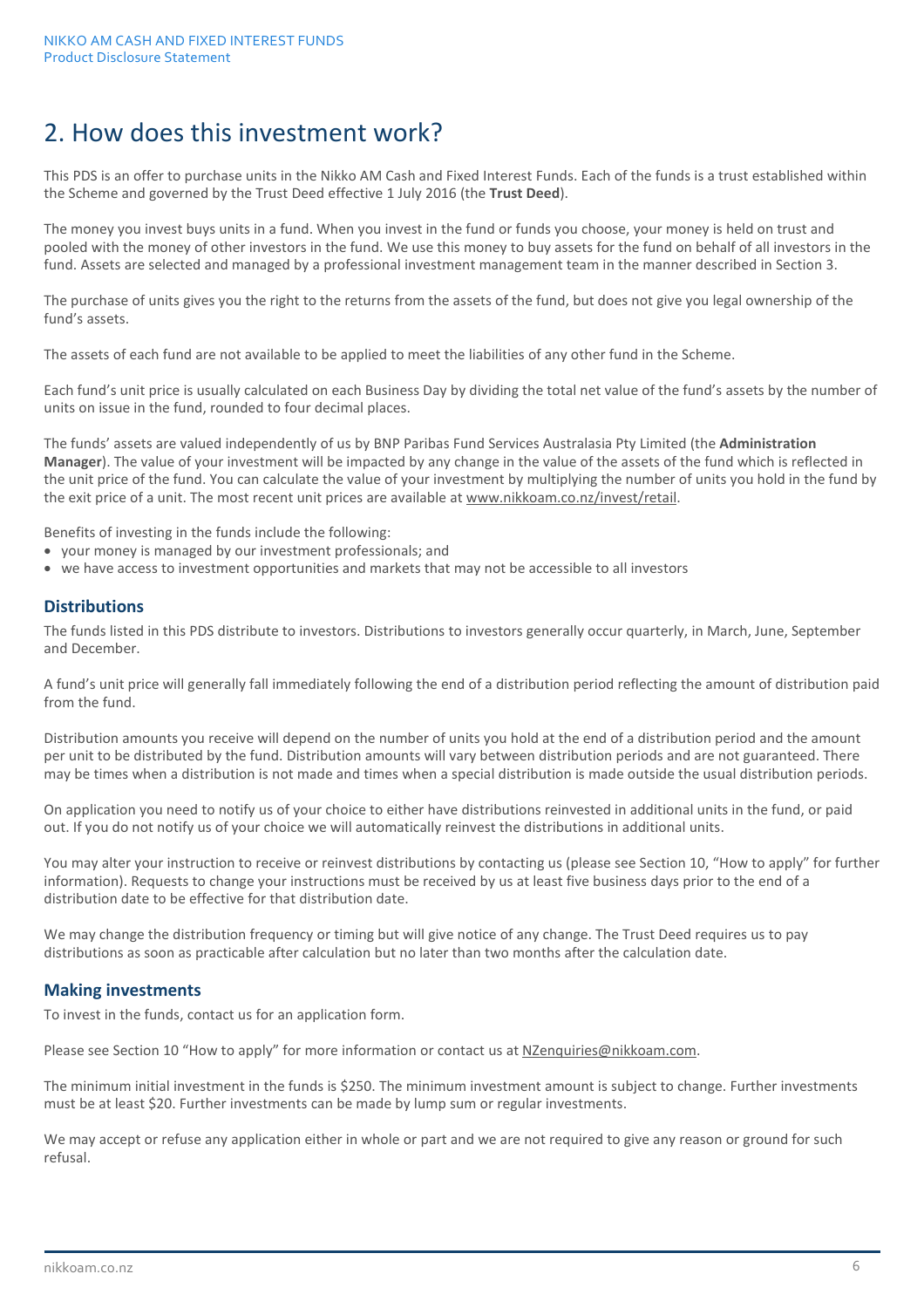### **Withdrawing your investments**

See section 10 for how to redeem if you are investing via a party other than the Manager, such as a PIP or custodial service.

You can contact us to request a redemption of some or all of your investment at any time.

Nikko AM NZ sets a minimum redemption amount of \$250. The number of units redeemed will be calculated by dividing the dollar amount you request to redeem, less any withdrawal fee (not currently charged), by the applicable exit price of a unit. Any redemption request which would cause an investor's holding in a fund to fall below \$250 may be deemed by us to be a redemption request in respect of their entire holding in the fund.

We will deduct from your redemption proceeds an amount equal to any applicable PIE tax on income allocated to redeemed units.

We will pay net proceeds to you as soon as possible after processing the request and in any event no later than 30 days after receipt. We may however suspend or defer withdrawals or delay payment under certain conditions summarised in the Nikko AM NZ Other Material Information document (on the offer register) or as set out in full in the Trust Deed (on the scheme register). In those circumstances, you may have to wait a longer period of time before you can withdraw your investment.

#### **How to switch between funds**

You can request to switch part or all of your investment from one fund to another fund within the Scheme at any time by contacting us. We may decline or delay the switch without providing a reason. Switches investors can make in any calendar year are limited to 12. Unless you are switching all of your investment, at least \$250 must remain in the fund. A buy/sell spread may be applicable.

A switch is regarded as a withdrawal from an investment and an acquisition of a new investment. If you make an application to withdraw or switch, we will deduct any PIE tax required from the amount that is withdrawn or switched between the funds and pay any such PIE tax to Inland Revenue.

This PDS is for the Nikko AM Cash and Fixed Interest Funds. Information on other Nikko AM NZ funds not offered under this PDS is provided in the following PDS documents, which can be found at www.nikkoam.co.nz/invest/retail:

- Nikko AM Domestic Equity Funds PDS
- Nikko AM Global Equity Funds PDS
- Nikko AM Diversified Funds PDS
- Nikko AM Income Fund PDS
- Nikko AM ARK Disruptive Innovation Fund PDS.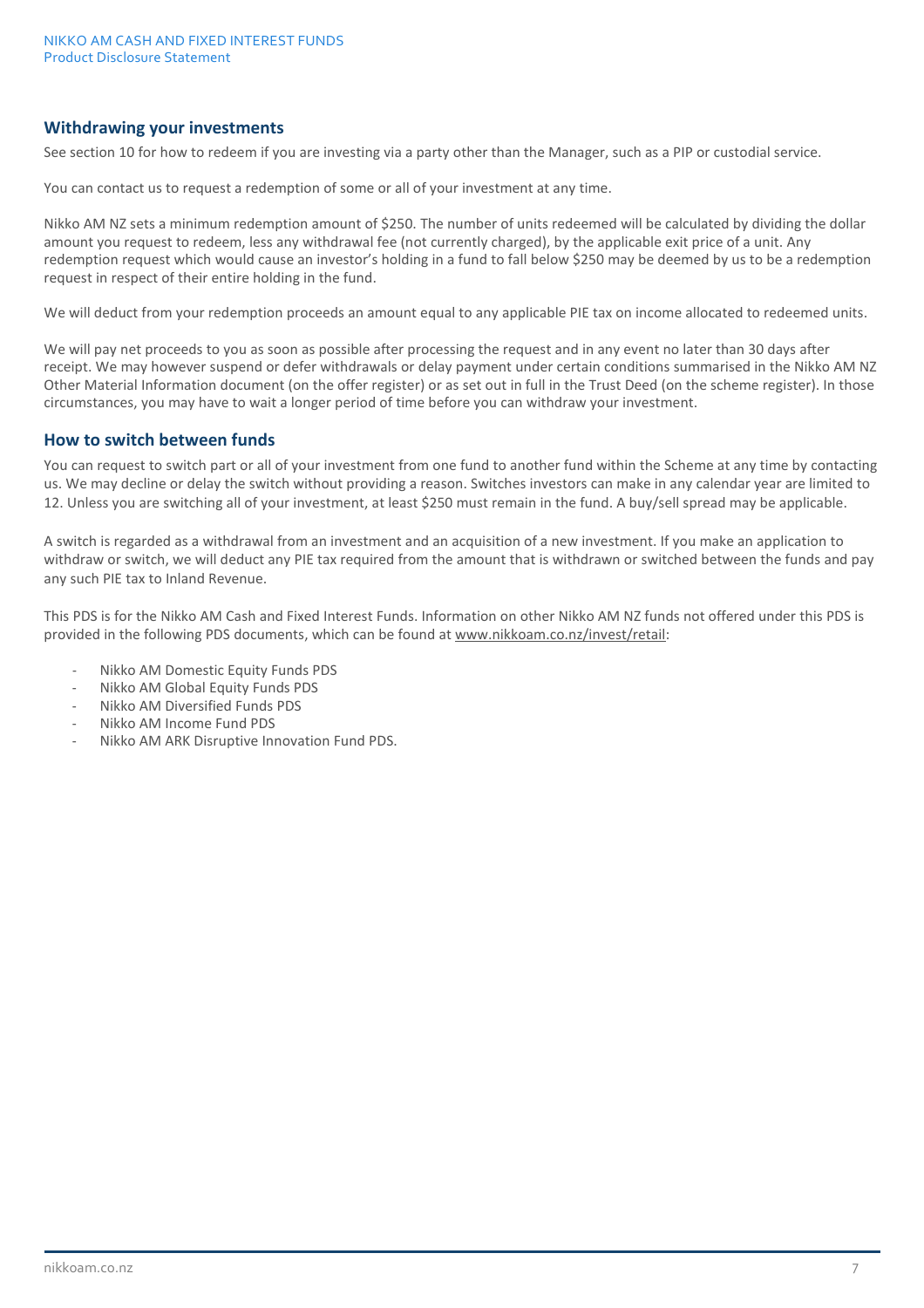# 3. Description of your investment options

| <b>Fund</b>                                      | Investment objective and strategy                                                                                                                                                                                                                                                                                                                                                                                                                                                                                                                                                                                                                                            | <b>Target asset mix</b>                                                                                                                                                                                                                                                      | <b>Risk</b><br><b>Indicator</b>                                        | <b>Minimum</b><br>suggested<br>investment<br>timeframe |
|--------------------------------------------------|------------------------------------------------------------------------------------------------------------------------------------------------------------------------------------------------------------------------------------------------------------------------------------------------------------------------------------------------------------------------------------------------------------------------------------------------------------------------------------------------------------------------------------------------------------------------------------------------------------------------------------------------------------------------------|------------------------------------------------------------------------------------------------------------------------------------------------------------------------------------------------------------------------------------------------------------------------------|------------------------------------------------------------------------|--------------------------------------------------------|
| Nikko AM<br>NZ Cash<br>Fund                      | Fund Objective: To outperform the Bloomberg NZBond<br>Bank Bill Index by 0.20% p.a. over a rolling three year<br>period before fees, expenses and taxes.<br>Strategy: Aims to provide investors with regular<br>income by constructing an actively managed<br>investment portfolio of short term deposits and bonds<br>whilst preserving capital value.<br>Full details of the strategy, permitted investments and<br>restrictions for the fund are outlined in the SIPO.                                                                                                                                                                                                    | The Nikko AM NZ Cash Fund<br>targets 100% investment in<br>the Nikko AM Wholesale NZ<br>Cash Fund.<br>The Nikko AM NZ Wholesale<br>Cash Fund targets 100% cash<br>and cash equivalents and<br>New Zealand fixed interest.                                                    | $\mathbf{1}$<br>This fund<br>has a very<br>low level of<br>volatility. | Three<br>months                                        |
| Nikko AM<br>NZ Bond<br>Fund                      | Fund Objective: To outperform the Bloomberg NZ<br>Bond Composite 0+ Year Index by 0.60% p.a. over a<br>rolling three year period before fees, expenses and<br>taxes<br><b>Strategy:</b> Aims to provide investors with regular<br>income by constructing an actively managed<br>investment portfolio of New Zealand bonds, deposits<br>and cash whilst preserving the capital value.<br>Full details of the strategy, permitted investments and<br>restrictions for the fund are outlined in the SIPO.                                                                                                                                                                       | The Nikko AM NZ Bond Fund<br>targets 100% investment in<br>the Nikko AM Wholesale NZ<br>Bond Fund.<br>The Nikko AM Wholesale NZ<br>Bond Fund's target asset<br>allocation is 100% New<br>Zealand fixed interest and<br>cash and cash equivalents.                            | 3<br>This fund<br>has a low to<br>medium<br>level of<br>volatility.    | Two years                                              |
| Nikko AM<br>NZ.<br>Corporate<br><b>Bond Fund</b> | Fund Objective: To outperform the Bloomberg NZBond<br>Credit 0+ Year Index by 0.70% p.a. over a rolling three<br>year period before fees, expenses and taxes.<br>Strategy: Aims to provide investors with regular<br>income by constructing an actively managed<br>investment portfolio of New Zealand bonds, deposits<br>and cash whilst preserving the capital value.<br>Full details of the strategy, permitted investments and<br>restrictions for the fund are outlined in the SIPO.                                                                                                                                                                                    | The Nikko AM NZ Corporate<br>Bond Fund targets 100%<br>investment in the Nikko AM<br>Wholesale NZ Corporate<br>Bond Fund.<br>The Nikko AM Wholesale NZ<br>Corporate Bond Fund's target<br>asset allocation is 100% New<br>Zealand fixed interest<br>(including Kauri bonds). | 3<br>This fund<br>has a low to<br>medium<br>level of<br>volatility.    | Two years                                              |
| Nikko AM<br>Global<br><b>Bond Fund</b>           | Fund Objective: To outperform the Barclays Capital<br>Global Aggregate Index, hedged to NZD by 1.00% p.a.<br>over a rolling three year period before fees, expenses<br>and taxes.<br>Strategy:<br>Goldman Sachs Asset Management is the investment<br>manager of the Nikko AM Wholesale Global Bond Fund<br>which this fund invests in. The fund aims to provide<br>investors with regular income by constructing an<br>actively managed investment portfolio of investments<br>with the potential for capital gain from global fixed<br>interest markets.<br>Full details of the strategy, permitted investments and<br>restrictions for the fund are outlined in the SIPO. | The Nikko AM Global Bond<br>Fund targets 100%<br>investment in the Nikko AM<br>Wholesale Global Bond Fund.<br>The Nikko AM Wholesale<br>Global Bond Fund's target<br>asset allocation is 100%<br>international fixed interest<br>and cash and cash<br>equivalents.           | 3<br>This fund<br>has a low to<br>medium<br>level of<br>volatility.    | Three years                                            |

We may make changes to the Statement of Investment Policy and Objectives (SIPO) of the Scheme from time to time, after having given reasonable prior written notice to, and in consultation with, the Supervisor. We consider whether the changes are in investors' best interests and will notify you of any material changes before we make them. Material changes to the SIPO will also be described in the Scheme's annual report.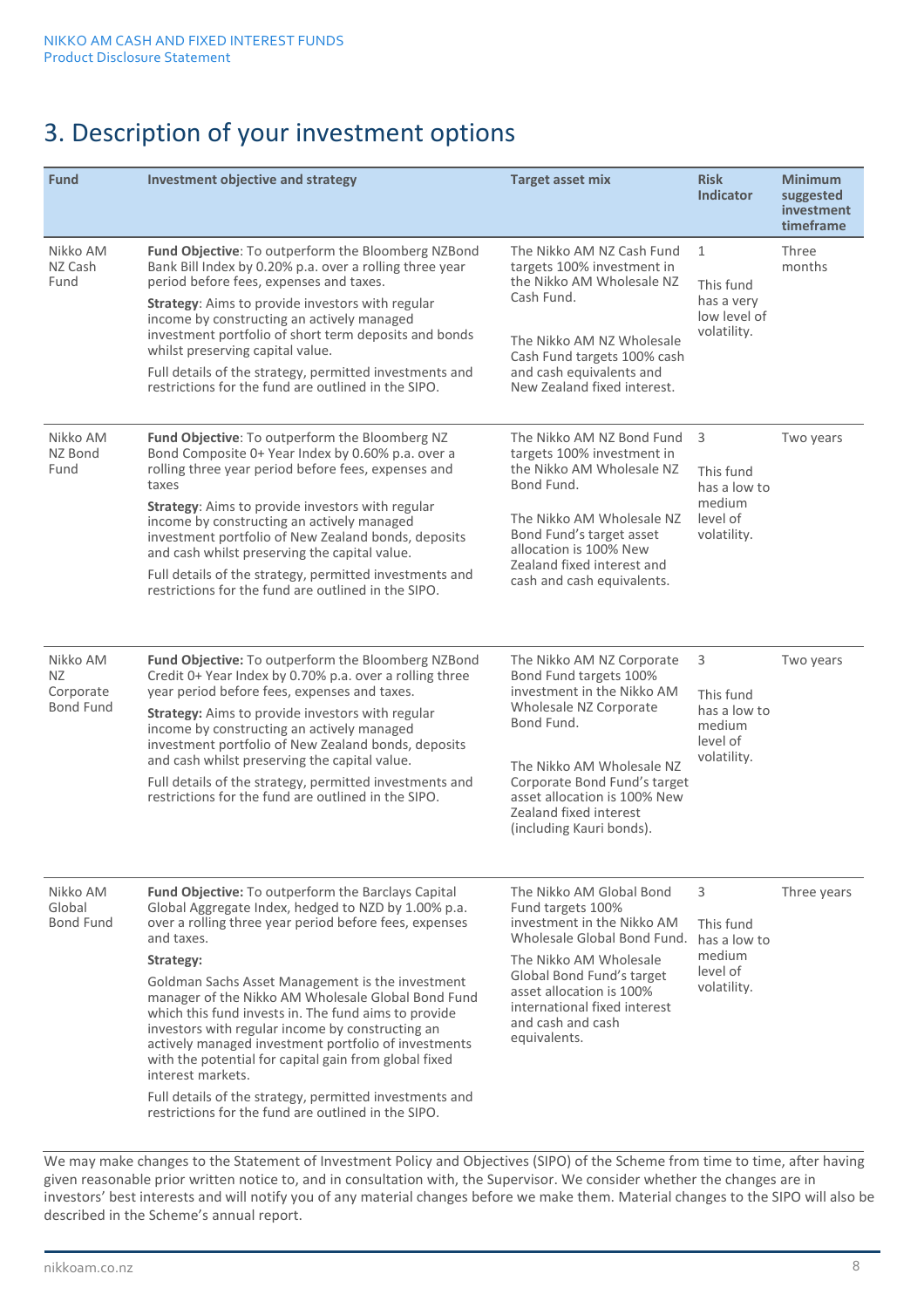The current SIPO for the funds can be found on the Disclose register at [www.business.govt.nz/disclose](http://www.business.govt.nz/disclose) or on our website www.nikkoam.co.nz/invest/retail.

The use of the various market indices referred to here is subject to certain terms, conditions and disclaimers, details of which are available on the offer register in the document titled "Other Material Information".

Further information about the assets in the funds can be found in the fund updates at www.nikkoam.co.nz/invest/retail.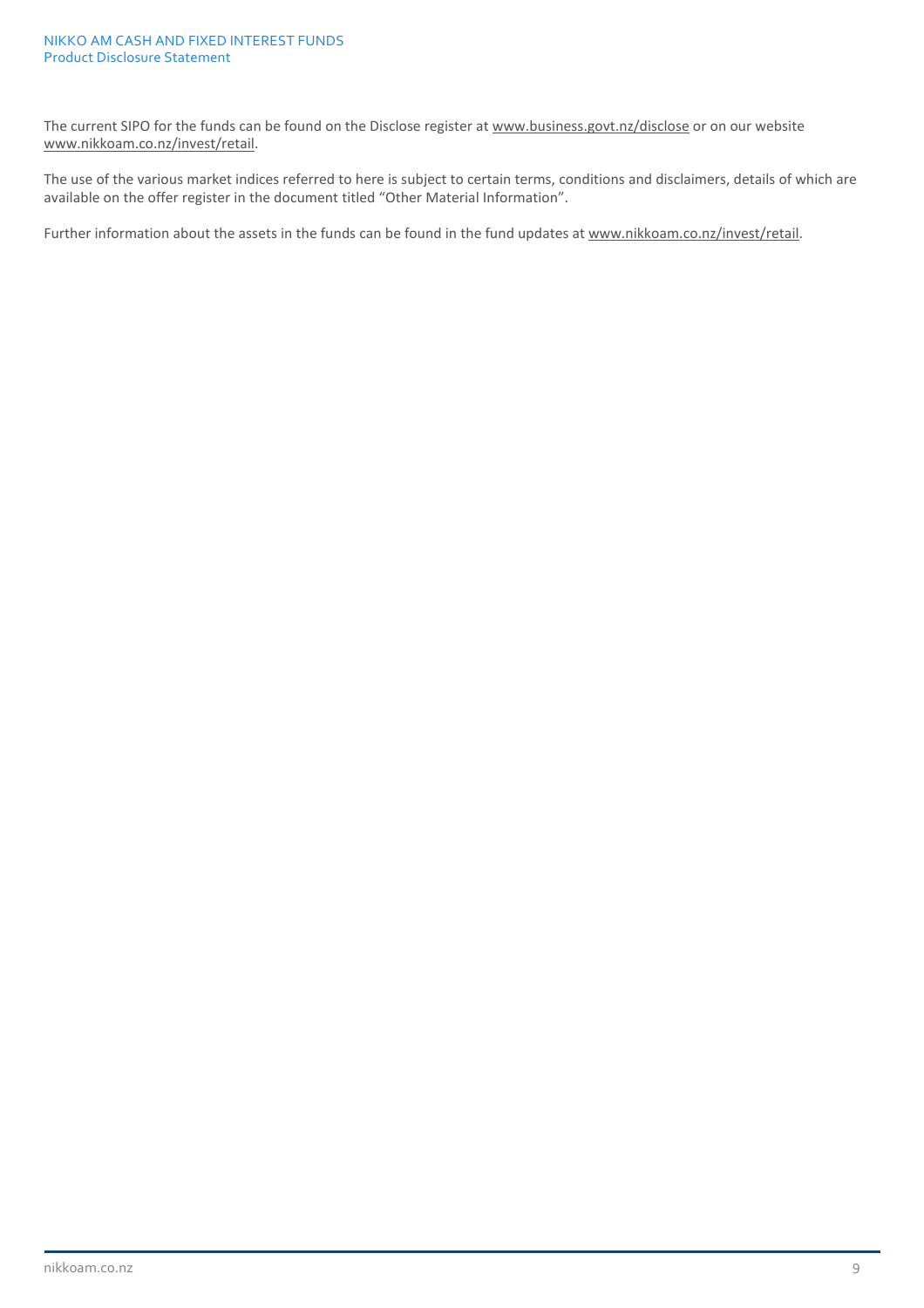# 4. What are the risks of investing?

## **Understanding the risk indicator**

Managed funds in New Zealand must have a standard risk indicator. The risk indicator is designed to help investors understand the uncertainties both for loss and growth that may affect their investment. You can compare funds using the risk indicator.

#### **Example Risk Indicator**



This is an example Risk Indicator. For the fund Risk Indicator, see the "Key Information Summary" section.

The risk indicator is rated from 1 (low) to 7 (high). The rating reflects how much the value of the fund's assets goes up and down (volatility). A higher risk generally means higher potential returns over time, but more ups and downs along the way.

To help you clarify your own attitude to risk, you can seek financial advice or work out your risk profile at [www.sorted.org.nz/tools/investor-kickstarter.](http://www.sorted.org.nz/tools/investor-kickstarter)

Note that even the lowest category does not mean a risk-free investment, and there are other risks (described under the heading "Other specific risks") that are not captured by this rating.

This risk indicator is not a guarantee of a fund's future performance. The risk indicator is based on the returns data and market index returns for the period from March 2016 to February 2021. While risk indicators are usually relatively stable, they do shift from time to time. You can see the most recent risk indicator in the latest fund update for the fund.

### **General investment risks**

Some of the things that may cause the funds' value to move up and down, which affect the risk indicator, are:

**Asset allocation risk:** The largest determinant of returns and volatility is the proportionate allocation to different underlying assets. Accordingly, asset allocation will impact the overall returns of the fund.

**Interest rate risk:** Changes in interest rates. An increase in interest rates results in the capital value of fixed interest investments falling. A decrease in interest rates results in the capital value of fixed interest investments rising.

**Market risk:** Economic, technological, political and legal factors and market sentiment can change. These changes may affect the value of financial products in investment markets, the fund's investments and the value of the units in the fund.

**Liquidity risk:** The risk that an investment may not be able to be sold quickly enough to prevent or minimise a loss. A lack of liquidity may also affect the amount of time it takes to satisfy redemption requests.

**Credit risk:** Interest earning securities represent loans to borrowers that include central and local government, registered banks and companies. Credit risk is the risk that a borrower may default on interest or capital repayments.

**Cybersecurity and operational risk:** Cybersecurity breaches may allow an unauthorised party to gain access to the fund's assets, customer data, or propriety information, or cause the fund or its service providers to suffer data corruption or lose operational functionality. Similar incidents affecting issuers of the fund's securities may negatively impact performance. Operational risk may arise from human error, error by third parties, communication errors, or technology failures, among other causes.

**Company specific risk:** In addition to market factors, a specific company's business outlook may deteriorate because of management changes, strategy decisions, competitor activities or declining demand for its products or services. Where a fund invests in the securities of companies affected by these circumstances, investors' returns from their investment may be negatively affected.

**Derivative Risk:** We may enter into foreign currency exchange contracts to manage currency exposures andother derivative contracts to manage interest rate and credit exposures. Certain risks arise out of the use of derivatives, including significant gains or losses.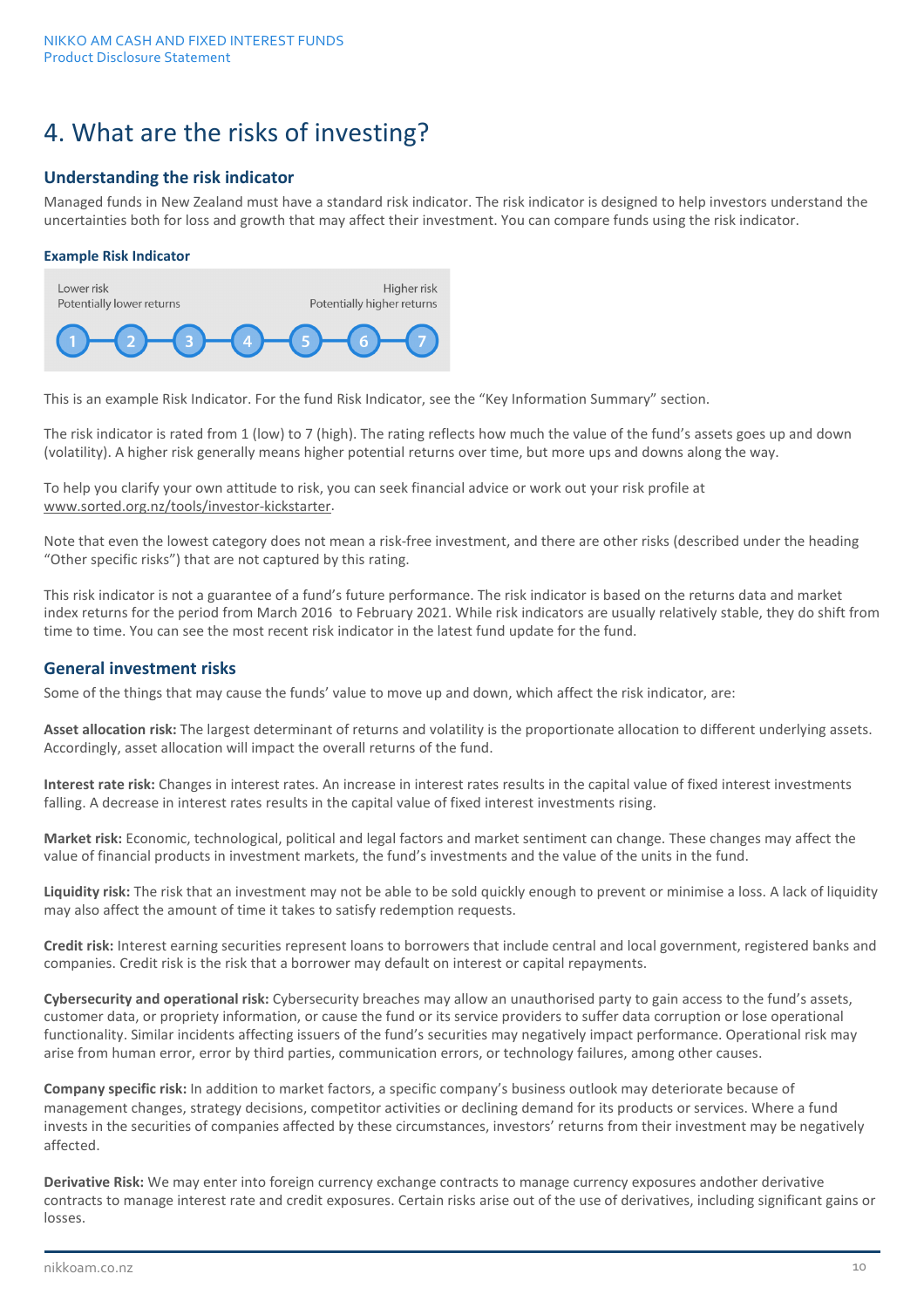**Currency risk:** Currency risk occurs where the New Zealand currency appreciates or depreciates relative to the currency of the country in which the fund invests. The return on or value of your investment may be reduced where the New Zealand dollar rises or falls relative to other currencies. We attempt to mitigate this risk by entering into foreign currency exchange contracts.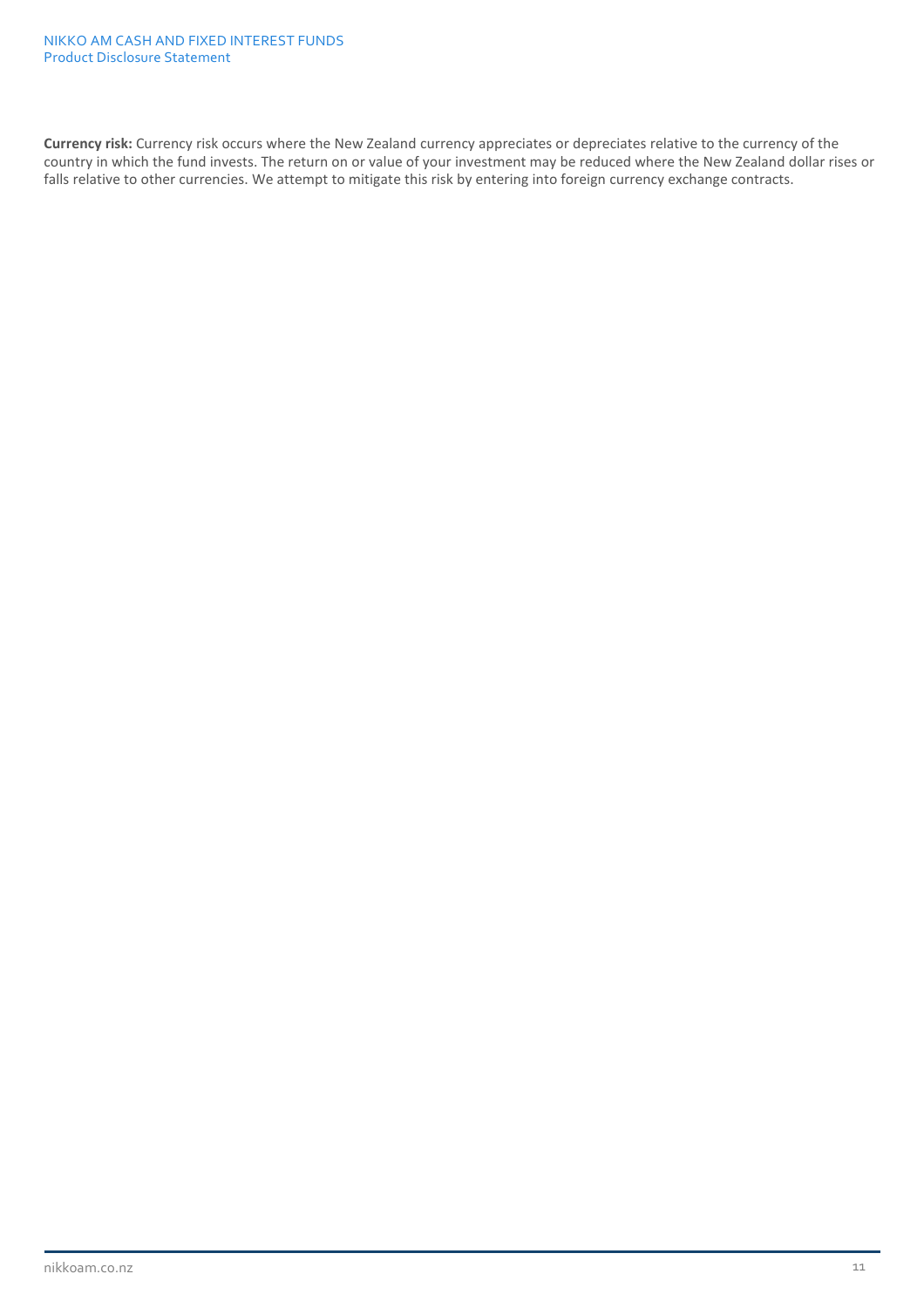# 5. What are the fees?

You will be charged fees for investing in the funds. Fees are deducted from your investment and will reduce your returns.

Fees are charged in two ways-

- Regular charges (e.g., annual fund charges). Small differences in these fees can have a big impact on your investment over the long term.
- One-off fees (e.g., individual action fees).

### **Annual fund charges**

|                                 | <b>Management Fee</b><br>(% p.a. of NAV) | <b>Total Annual Fund Charges</b><br>% p.a. of NAV) |
|---------------------------------|------------------------------------------|----------------------------------------------------|
| Nikko AM NZ Cash Fund           | 0.30%                                    | 0.30%                                              |
| Nikko AM NZ Bond Fund           | 0.65%                                    | 0.65%                                              |
| Nikko AM NZ Corporate Bond Fund | 0.70%                                    | 0.70%                                              |
| Nikko AM Global Bond Fund       | 0.80%                                    | 0.80%                                              |

**GST:** All fees and expenses are inclusive of GST where applicable.

**Management fee:** We charge an annual management fee to each fund which is used to pay for the management of the relevant fund's assets, including underlying investment costs, the supervisor's fee and administration costs of the relevant fund (such as audit fees, registry services and unit pricing and accounting services).

The funds invest in related Nikko AM funds. There is no charge to the funds for these investments.

Annual fund charges are calculated and accrued daily and reflected in the unit price. The management fee is paid monthly to us.

### **Individual action fees and trading costs**

There are currently no contribution, establishment, termination, withdrawal or switching fees being charged to the funds offered under this PDS. We can introduce these fees in the future as set out in the Trust Deed.

You may be charged other fees on an individual basis for investor-specific decisions or actions.

#### **Buy/sell spreads**

A buy/sell spread is to ensure that if a transaction occurs in a fund because an investor is buying or selling units, that this investor pays this cost and not the other unit holders in the fund.

The transaction costs that buy/sell spreads offset are specific costs that are incurred when securities are bought or sold.

At times of heighted market volatility there may not be the normal number of buyers and sellers of securities, which can lead to a material difference between the price you would pay to buy a security and the price you would receive for selling it. We will amend the buy/sell spread in our funds to ensure that this cost difference is borne by those who are transacting and not the other unit holders.

Buy/sell spreads vary by fund and we may change the spreads from time to time to reflect the latest brokerage costs and market conditions. For the most up to date spreads see <https://www.nikkoam.co.nz/invest/buy-sell-spreads>

Further information is are available in the Buy/Sell Spread document on Disclose at [www.business.govt.nz/disclose](http://www.business.govt.nz/disclose)

#### **Servicing and advice fees (Applies only if you agree and are receiving financial advice)**

If we have received a letter of instruction from you to deduct an agreed fee payable to your financial adviser, we will deduct that agreed fee as a servicing and advice fee. The amount of the fee can range from 0% - 1.00% per annum (incl. GST). The fee is paid monthly by redemption of units you hold, until you advise us that you no longer wish us to pay that fee.

Further information about the servicing and advice fee is available in the Servicing and Advice Fees document on Disclose at [www.business.govt.nz/disclose.](http://www.business.govt.nz/disclose)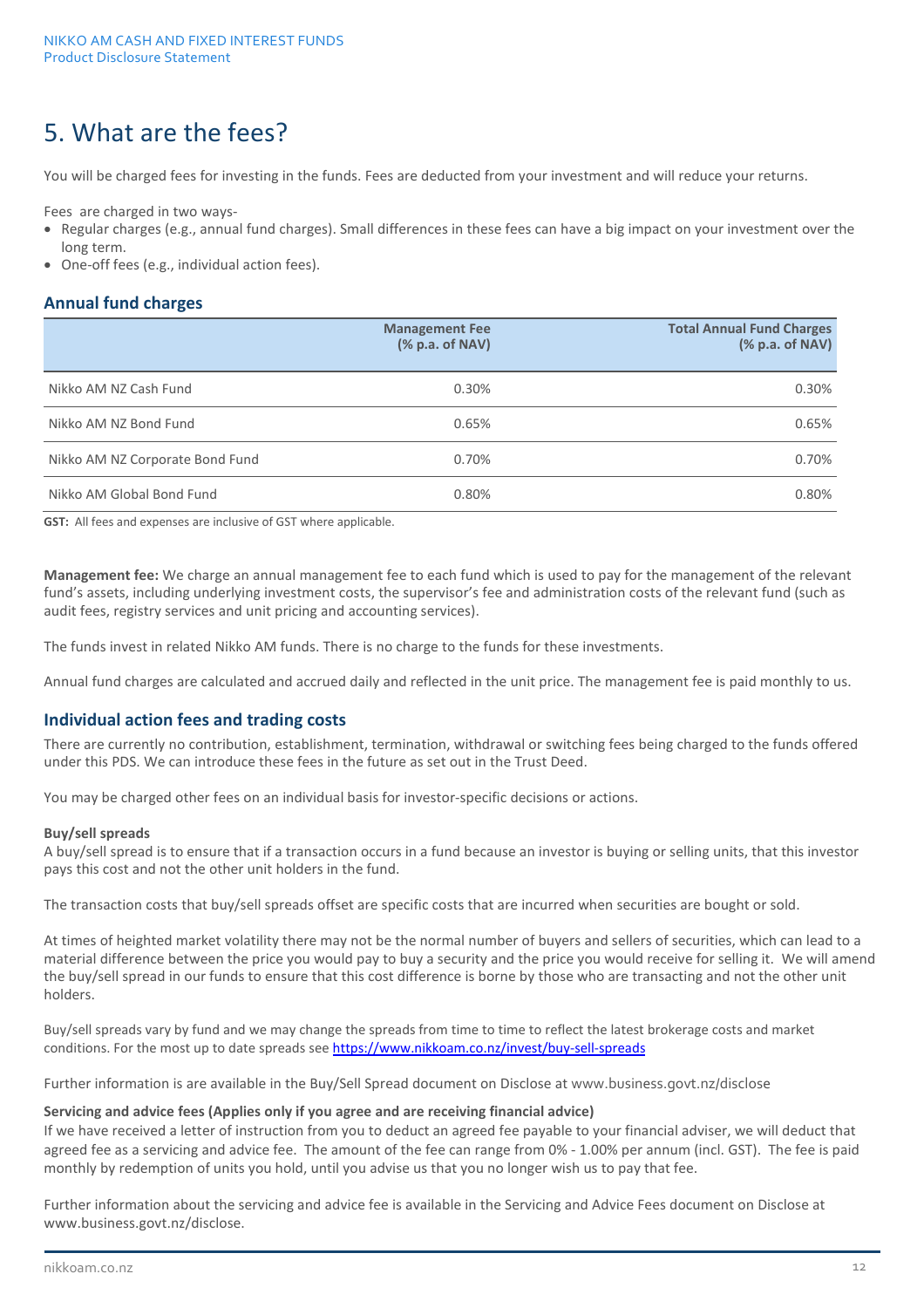#### **Example of how fees apply to investors**

Simon invests \$10,000 in the Nikko AM NZ Bond Fund.

A buy spread of 0.00%<sup>1</sup> is incorporated in the unit price that he pays for his investment. This equates to \$0.

This brings the starting value of his investment to \$10,000.

He is charged management and administration fees, which work out to about \$65.00 (0.65% of \$10,000). These fees might be more or less if his account balance has increased or decreased over the year.

#### **Estimated total fees for the first year** Individual action fees: \$100 (if you have agreed to a servicing and advice fee of 1.00%) Fund charges: \$65.00 Trading Costs: \$0

1Based on most recent spread applied to the fund at the date of this PDS. See h[ttps://www.nikkoam.co.nz/invest/buy-sell-spreads](https://www.nikkoam.co.nz/invest/buy-sell-spreads) for current buy/sell spreads.

See the latest fund update for an example of the actual returns and fees investors were charged over the past year.

This example applies only to the Nikko AM NZ Bond Fund. If you are considering investing in other funds or investment options in the Scheme, this example may not be representative of the actual fees you may be charged.

### **The fees can be changed**

We can change fees from time to time, and can also add new fees. Any change to the fees will be made in accordance with the Nikko AM NZ Trust Deed.

Nikko AM NZ must publish a fund update for the funds showing the fees actually charged during the most recent year. Fund updates, including past updates, are available at www.nikkoam.co.nz/invest/retail.

# 6. What taxes will you pay?

The funds are portfolio investment entities. The amount of tax you pay is based on your prescribed investor rate (PIR). To determine your PIR, go to [https://www.ird.govt.nz/roles/portfolio-investment-entities/find-my-prescribed-investor-rate.](https://www.ird.govt.nz/roles/portfolio-investment-entities/find-my-prescribed-investor-rate) If you are unsure of your PIR, we recommend you seek professional advice or contact the Inland Revenue Department. It is your responsibility to tell Nikko AM your PIR when you invest or if your PIR changes. If you do not tell Nikko AM, a default rate may be applied. If the rate applied to your PIE income is lower than your correct PIR, you will be required to pay any tax shortfall as part of the income tax year-end process. If the rate applied to your PIE income is higher than your PIR, any tax over-withheld will be used to reduce any income tax liability you may have for the tax year and any remaining amount will be refunded to you.

For more information in relation to taxation refer to the "Nikko AM NZ Investment Scheme – Other Material Information" document on the Disclose register.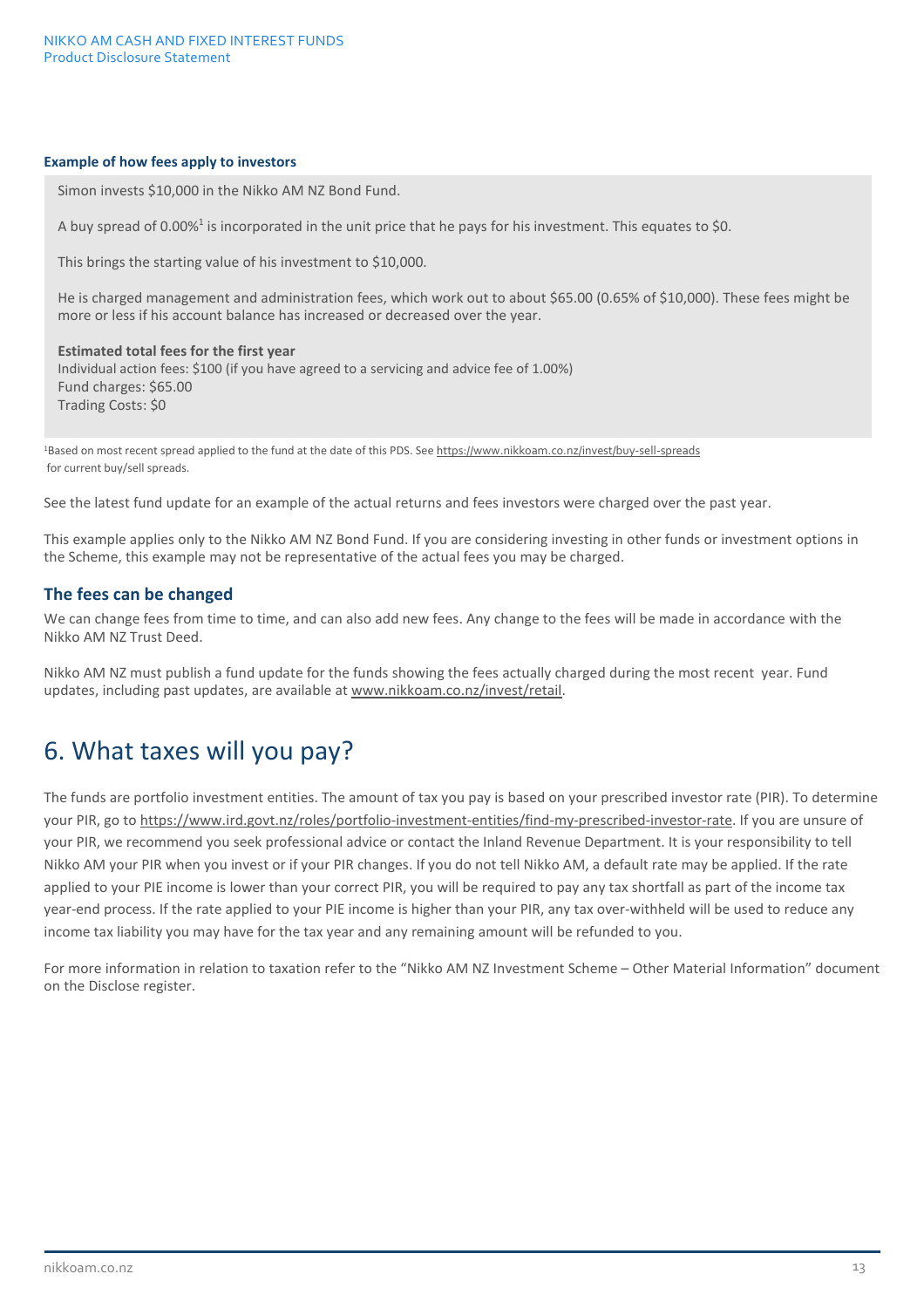# 7. Who is involved?

Nikko Asset Management New Zealand Limited is the Manager of the funds.

### **About Nikko Asset Management New Zealand Limited**

Nikko AM NZ is a wholly owned subsidiary of Nikko Asset Management Co., Ltd (**Nikko AM**), headquartered in Japan. Nikko AM is a dedicated global asset manager with investment professionals across the world's major financial centres. In New Zealand we provide investment management services for domestic assets through our Auckland-based investment team and contract offshore managers to manage global assets.

### **Contact details**

Phone: 09 307 6388 Freephone: 0800 303 308 Email: [NZenquiries@nikkoam.com](mailto:NZenquiries@nikkoam.com) Write: PO Box 3892, Shortland Street, Auckland 1140

### **Who else is involved?**

|               | <b>Name</b>                                                            | Role                                                                                                                                                   |
|---------------|------------------------------------------------------------------------|--------------------------------------------------------------------------------------------------------------------------------------------------------|
| Supervisor    | <b>Public Trust</b>                                                    | Supervisor of the Scheme under the Financial Markets Conduct Act 2013 and<br>responsible for monitoring Nikko AM NZ's compliance with its obligations. |
| Custodian     | <b>BNP Paribas Fund Services</b><br>Australasia Pty Limited<br>("BNP") | Appointed by the Supervisor to hold all of the assets of the funds on behalf of<br>the investors.                                                      |
| Administrator | <b>BNP</b>                                                             | Perform services including fund valuation, unit pricing, fund accounting and PIE<br>fund administration.                                               |
| Registrar     | <b>MMC</b> Limited                                                     | Perform unit registry services.                                                                                                                        |
| Auditor       | KPMG                                                                   | Auditor of the Scheme and the funds.                                                                                                                   |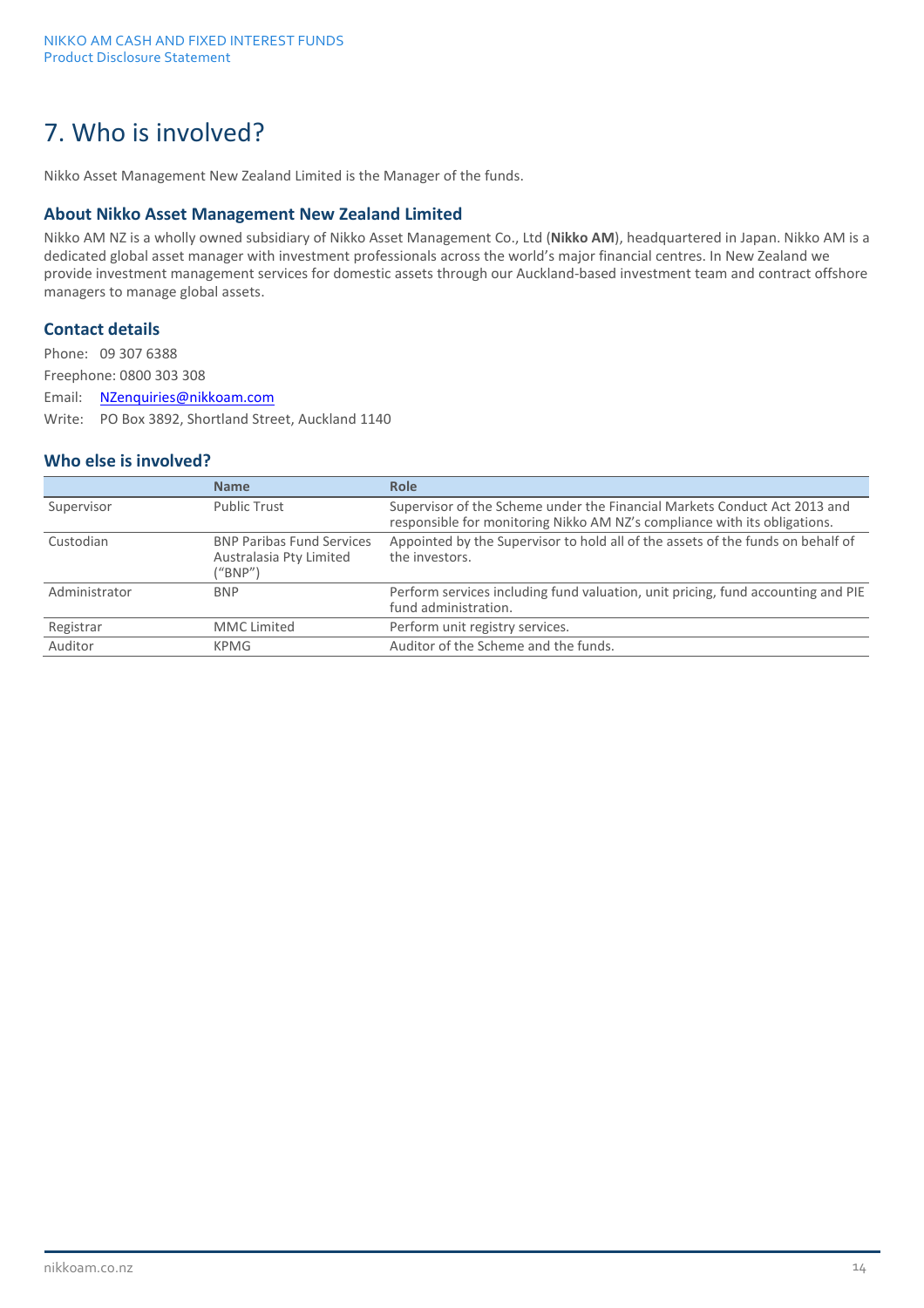# 8. How to complain

Any complaints about the funds or the Scheme may be referred to the Manager via the contact details provided under Section 7, "Who is involved?".

You can also complain to the Supervisor at:

### **Public Trust**

Level 9, 34 Shortland Street, Auckland 1010 Private Bag 5902, Wellington 6140 0800 371 471 CTS[.enquiry@publictrust.co.nz](mailto:enquiry@trustee.co.nz) [www.publictrust.co.nz/corporate-trustee-services](http://www.publictrust.co.nz/corporate-trustee-services)

The Manager and the Supervisor are both members of the Financial Services Complaints Limited independent dispute resolution scheme.

If you have made a complaint to us and it has not been resolved within 40 days or if you are dissatisfied with the proposed resolution, you can refer it to:

### **Financial Services Complaints Limited**

Level 4, 101 Lambton Quay, Wellington 6011 PO Box 5967, Wellington 6145 Freephone 0800 347 257 or 04 472-FSCL [www.fscl.org.nz](http://www.fscl.org.nz/)

Financial Services Complaints Limited will not charge a fee to any complainant to investigate or resolve a complaint. Further information about referring a complaint to Financial Services Complaints Limited can be found at [www.fscl.org.nz.](http://www.fscl.org.nz/)

# 9. Where you can find more information

Further information relating to the Scheme, the units and the funds (for example, financial statements) is available on the offer register and the scheme register a[t www.business.govt.nz/disclose](http://www.business.govt.nz/disclose) and a copy of information on the offer register or scheme register is available on request to the Registrar of Financial Service Providers. You will not be charged any fee to access this information.

An annual statement and PIE Tax Statements will be sent to you or made available through an electronic facility by the end of each June. You can find more information about us and the funds on our websit[e www.nikkoam.co.nz/invest/retail.](http://www.nikkoam.co.nz/invest/retail)